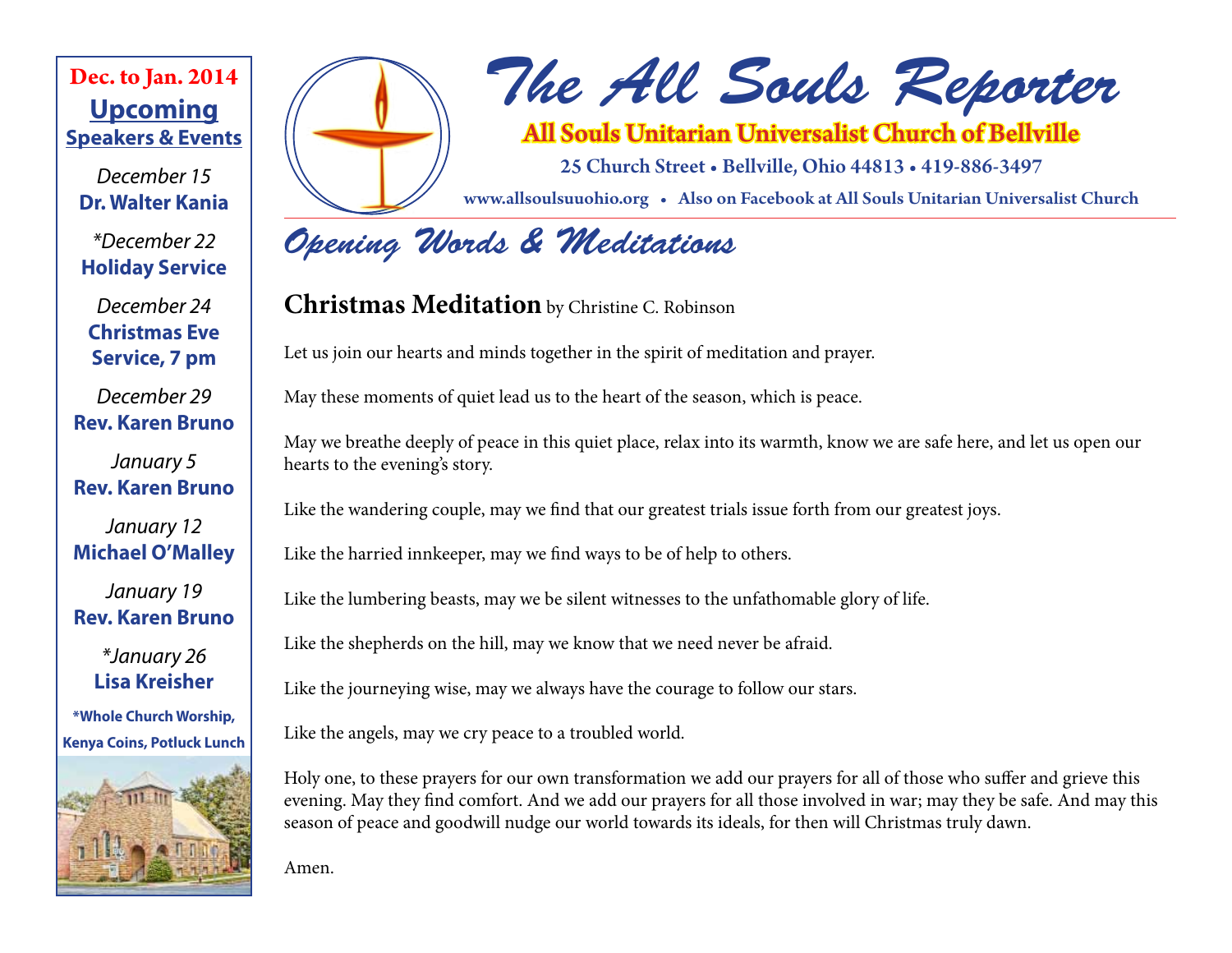### *Dec. '13 & Jan. '14 Calendar*

#### **EVERYONE IS INVITED TO ALL ACTIVITIES ALL ACTIVITIES ARE AT THE CHURCH UNLESS OTHERWISE NOTED**

#### **December**

18 Wednesday 7 pm Women's Spirituality Group - Holiday Celebration/Meeting

We will meet at Karen Bruno's home in Bellville. Even if you have not had a chance to visit the group yet, please join us for our Holiday celebration. Karen (more likely Chris) will provide non alcoholic beverages. (BYOB if you want something stronger). Please bring a snack to share. Not too much! We will have a short program and then just relax and watch Karen nod off in her hospital bed. (LOL)

**22\*# Sunday 10:30 am Holiday Service** (Christmas hymns, stories, and more) Church Potluck to follow! *Leader: Joan Richmond*

#### **24 Tuesday 7 pm Christmas Eve Service** (Rev. Karen Bruno will lead the service) This service brings the values of liberal religion to a celebration of Christmas tradition.

*Please bring a canned good, non-perishable food item, or household good or mittens, gloves, or hats for donation durng a time designated in the service. Cash will also be accepted. All collections will go to local charities.*

#### **29 Sunday 10:30 am Rev. Karen Bruno Topic:** "Changing Behavior or Beliefs" *Leader: Brian Moore*

 If we have a goal for the new year, how can we achieve it? What is more successful? Changing our actions or our thinking? Of course it involves both, but my experience tells me that behavior sometimes has to come first.

 **Bio**: Karen Bruno is part time pastoral care minister at Bellville All Souls Unitarian Universalist Church. She attended Drew Theological School and was ordained by the United Church of Christ in 2002. She also works at Flying Horse Farms, a camp for children with serious illness, in Mount Gilead. She is thrilled to have found two amazing places with which to share her knowledge, experience and to build community. Karen lived in Ohio for her high school and college years and then after many years in Colorado returned in 2011 following her early retirement from Denver Human Services. In addition, Karen has worked as church pastor, hospice chaplain and religious educator. She and her partner live in Bellville.

#### **January**

|       | Sunday | $10:30 \text{ am}$ | <b>Rev. Karen Bruno</b>                | <b>Topic: TBA</b> | We will have a new member service on this date | Leader: Reed Richmond |
|-------|--------|--------------------|----------------------------------------|-------------------|------------------------------------------------|-----------------------|
| 12    | Sunday | <b>9 am</b>        | <b>Board Meeting (all are invited)</b> |                   |                                                |                       |
|       |        | $10:30$ am         | Michael O'Malley                       | <b>Topic: TBA</b> | Leader: Sandy Macpherson                       |                       |
| 19    | Sundav | $10:30$ am         | Rev. Karen Bruno                       | <b>Topic: TBA</b> | Leader: Joan Richmond                          |                       |
| $*26$ | Sundav | $10:30$ am         | Lisa Kreisher                          | <b>Topic: TBA</b> | Leader: Brian Moore                            |                       |

#### *Birthdays for late December and January*

D 17 Mell Wagner 25 CiCi Bartsch

- 28 Sandy Macpherson 31 Krista Pirog-Gerhart
- J<sub>1</sub> Elizabeth Nagel 14 Melanie Seaman

22 Bruce Kilgore 25 Grace Ehrmantraut 26 Kristy Mandeville 30 Tom Miller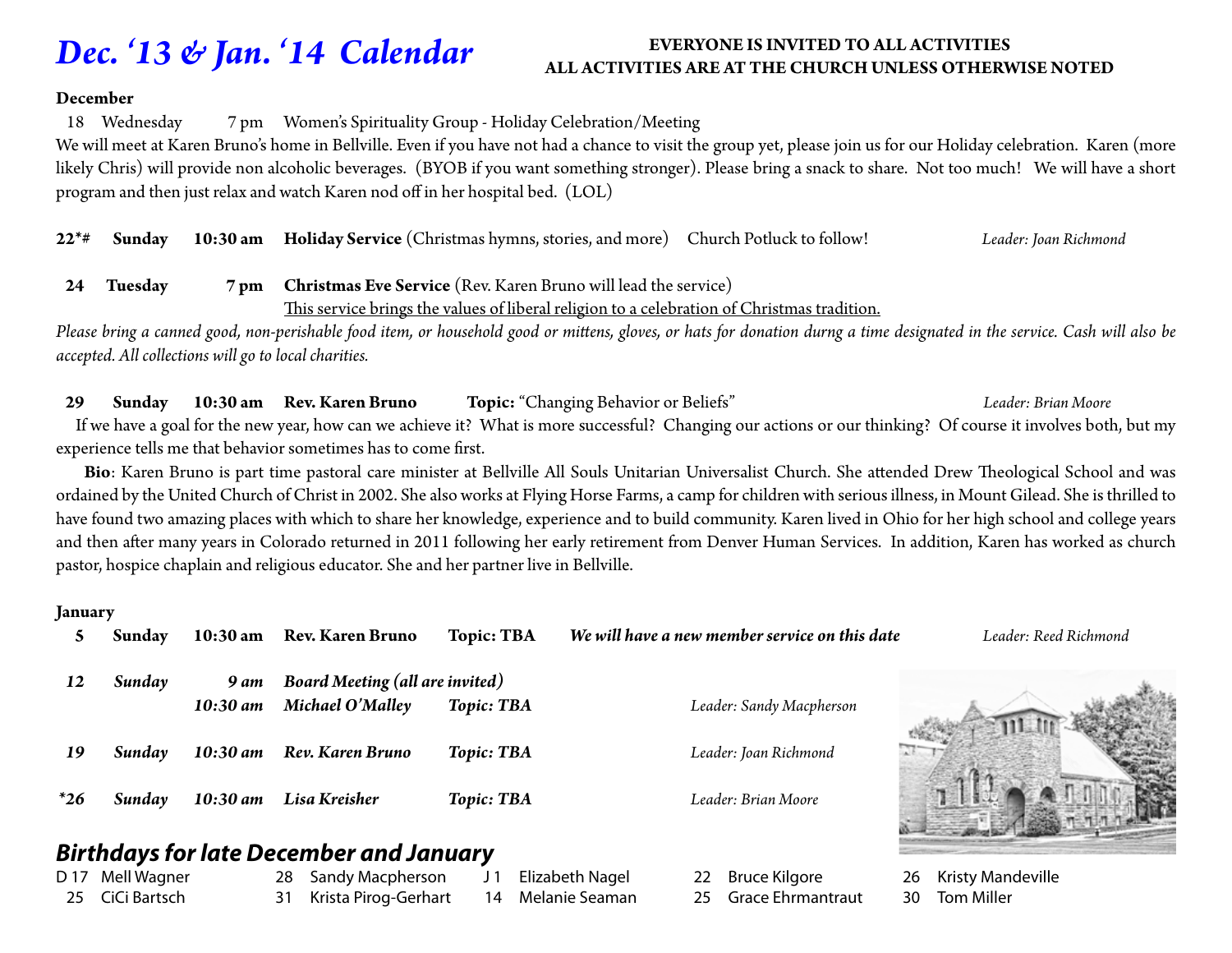#### **NOTES FROM THE PREZ**

**Some Church-running items to call to your attention:** We mentioned last month that the Board approved the hiring of Shelley Mauk as a part-time (5 hours a week) secretary who will be assigned a number of small tasks to keep information flowing between members and friends and Rev. Bruno.

One of Shelley's new duties will be sending around an attendance list each Sunday. We know that signing in (filling out a clipboard as it goes around) at church may seem like a weird idea, but we need to get an accounting of visitors and friends as well as members so we can go about seeing who is there and who needs contacting by pastoral care. This is a small change that can really help.

I hope everyone has checked out our Facebook page and our web page (http://www.allsoulsuuohio.org). If you are not already on our e-mail list (google group), please let Shelley know. Those are the **three best ways** to catch up on the latest with the goings-on at the church.

**Christmas Service/Christmas Eve Service:** If you saw the calendar you may have noticed that we changed up the holiday services this year. We will have a regular service on December 22 and the church will provide the main dish for the Potluck following that service. Then on Tuesday, December 24, we will have a Christmas Eve Service at 7 pm. During that service, we will take a donation of a canned good or household item as well as mittens and hats for our Christmas donation to a local charity. Cash donations are gratefully accepted as well.

Please Note: We will have a new member service on January 5. See Rev. Bruno if you are interesting in joining church membership on this date.

On a peronal note, my Mother is having surgery and I will be out from December 22 to into January. Please contact Brian Moore (VP) if you have a church-related issue. Rev. Karen Bruno will be recovering from knee surgery (done on Dec. 10). Don't miss her shindig on Dec. 18 (see the calendar).

Let me know if there's any way I or a Board Member can assist you. -- Reed Richmond, Board President, 419-631-7912 (cell).

#### **Revenue**

| Collections                     | <b>November</b> |
|---------------------------------|-----------------|
| Rummage Sale                    | 1,009.50        |
| Open Plate Offering             | 393.55          |
| General Fund                    | 115.00          |
| Pledges                         | 2,267.00        |
| Huruma Foundation (Kenya Coins) | 54.50           |
| Special Income (Winter Harvest) | 340.80          |
| <b>Total</b>                    | 4,180.35        |
| Expenses*                       | 2,563.65        |
|                                 | $+1,616.70$     |

Expenses this month included \$335 for tuning of the organ. All other expenses were normal monthly expenses.

Average Attendance in November 46

| November Pledge Report             |         |            |  |  |  |  |  |
|------------------------------------|---------|------------|--|--|--|--|--|
| Pledged                            | Paid    | Difference |  |  |  |  |  |
| \$1,512                            | \$2,267 | $+755$     |  |  |  |  |  |
| <b>2013-2014 Fiscal Year Total</b> |         |            |  |  |  |  |  |
| Pledged                            | Paid    | Difference |  |  |  |  |  |
| \$8,808                            | \$9,515 | $+$ \$707  |  |  |  |  |  |

#### **2013-2014 Pledges**

Although the Church pledges were collected in July for the 2013-2014 fiscal year, there is never a deadline for renewing, starting or increasing your pledge for the work of the Church. Please see Mike Garber for more information.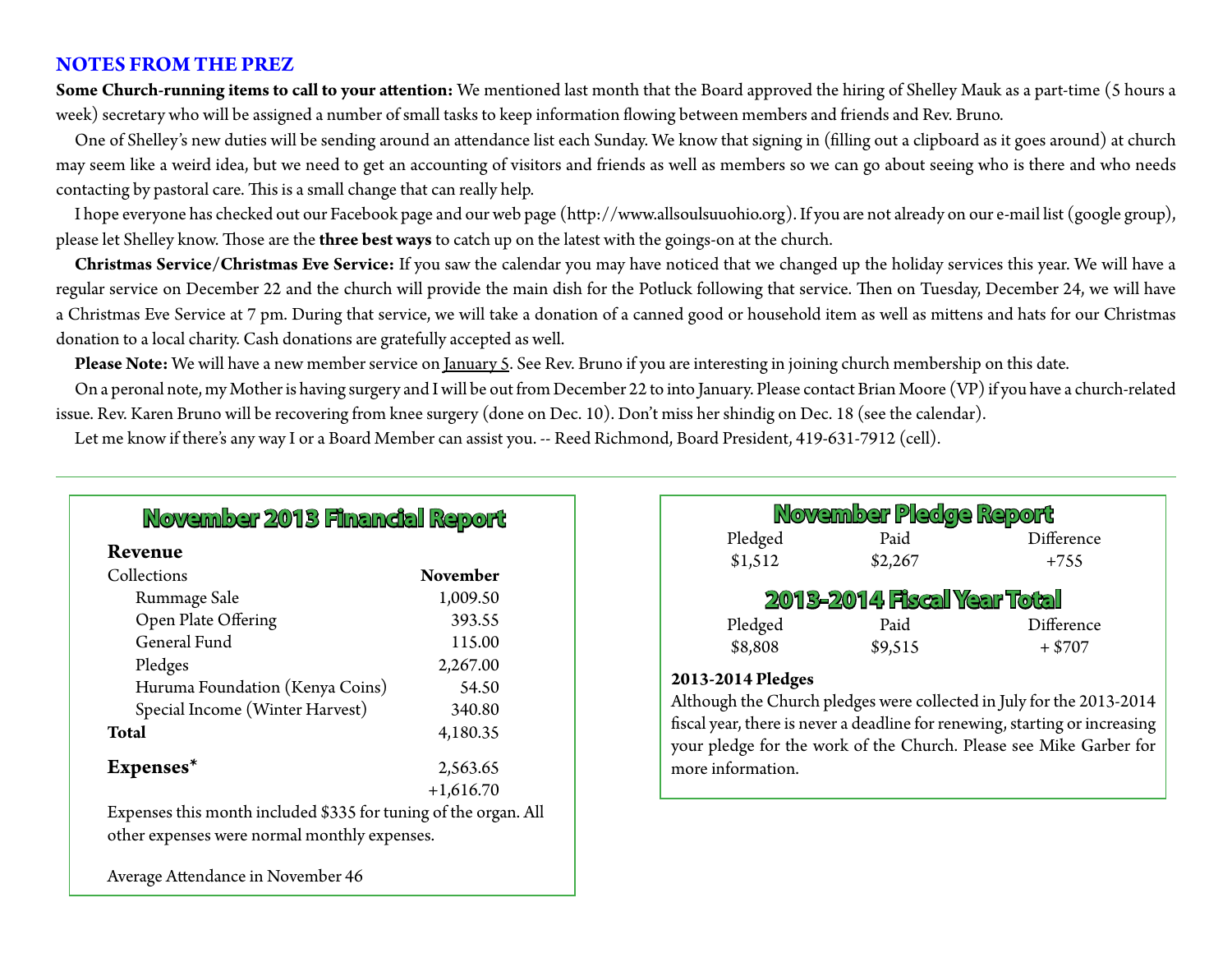#### **Lay Pastoral Training**

January 18, 9:30 to 3 p.m. (leave Bellville at 7:30 a.m. Back by 5) Please join **Rev. Karen** on this one day training in Kirtland Ohio, offered at the East Shore UUA. Even if you do not want to take on a formal role in Pastoral Care, we can all learn how to be better listeners. If you are inspired after the training to work with Rev. K that will be an added bonus. Let's get at least one car load to go! RSVP to Rev. Karen by December 20th. There is a fee, \$30, but the church will pay for those who agree to use the training for the church. Thanks!

#### *Official blurb states:*

The training equips a Lay Pastoral Care Team to respond to the pastoral needs of the congregation in support of the minister and when the minister is away from the congregation. The training is a day-long event. Training facilitated by Rev. Mary Grigolia of the Oberlin, Olmsted and Sandusky congregations. \$35/for the first member of your team, \$30/for the 2nd, \$25/for the 3rd.

#### **OMD News**

#### **Multicultural Training**

The OMD is please to offer Building Capacity for Authentic Diversity on January 11 at the UU Fellowship of Wayne County with Rev. Renee Rutchotzke and Evin Ziemer. This training is for leaders to learn how to build relationships effectivity across differences including ethnicity, class, sexual orientation, gender and more. It is ideal for leaders of congregations who both have racial and ethnic diversity and those who do not. Details and registration available on the OMD website at http://www.ohiomeadville.org/ omdevents/648-diversity

#### **Interested in Multicultural Congregations?**

OMD Growing in Racial and Cultural Equity Team is seeking people interested in helping organize cluster conversations. We're looking for ways to support each other in developing and exploring transformational strategies for building intentionally multicultural UU congregations. We're also seeking people of color interested in a spring gathering of UU's of color. Contact Evin Carvill-Ziemer (eziemer@uua.org) or Samuel Prince (sprince@coloursofliving.com) to get involved.

#### **Looking for Youth Trainings?**

There are several youth trainings on the calendar for this year - Becoming a Leader for Jr High Youth is happening in Rocky River on January 11-12. Peer Chaplain Training and a Spirituality Development Conference will be offered in Cleveland at the same time - January 31-February 2. For this one you must choose which training you want to participate in when you register. All these trainings are open to youth and their advisors. Chaplain Training is also open to young adults. For details and registration visit the OMD website events page at http://www.ohiomeadville.org/events/events

#### **CERG Regional Youth Con**

The youth of the Central East Regional Group are planning a youth con for February 14-17, 2014. This is an opportunity to meet others from around the regional and learn about similarities and differences in con structures. For details visit http://www.cerguua.org/cergevents/545-youthcon.html

#### **Find it at the CERG On Demand Learning Center**

Looking for video or resources from Leadership Day, District Assembly or looking for a class on a topic you need? Check the CERG On Demand Learning Center. Learn at your own pace. New classes include Growth 110: Living in a Spiritual but Not Religious World; Membership 105: Grow Your Congregation with Hospitality Teams; Conflict 101: Meeting Resistance: What Causes Conflict in Our Congregations and How to Deal with it; Conflict 201: Compassion First! Finding the Jackals Without and Within on nonviolent communication. You must register to use the site, but all classes and resources are FREE! http://www.cerguua.org/moodle

**District Assembly 2014** will take place at the Avalon Hotel and Conference Center, Erie, PA March 28-29, 2014 with the Rev. Meg Barnhouse at the keynote speaker. Regionalization will undoubtedly be a topic of discussion. Put this date on your calendar, you won't want to miss it!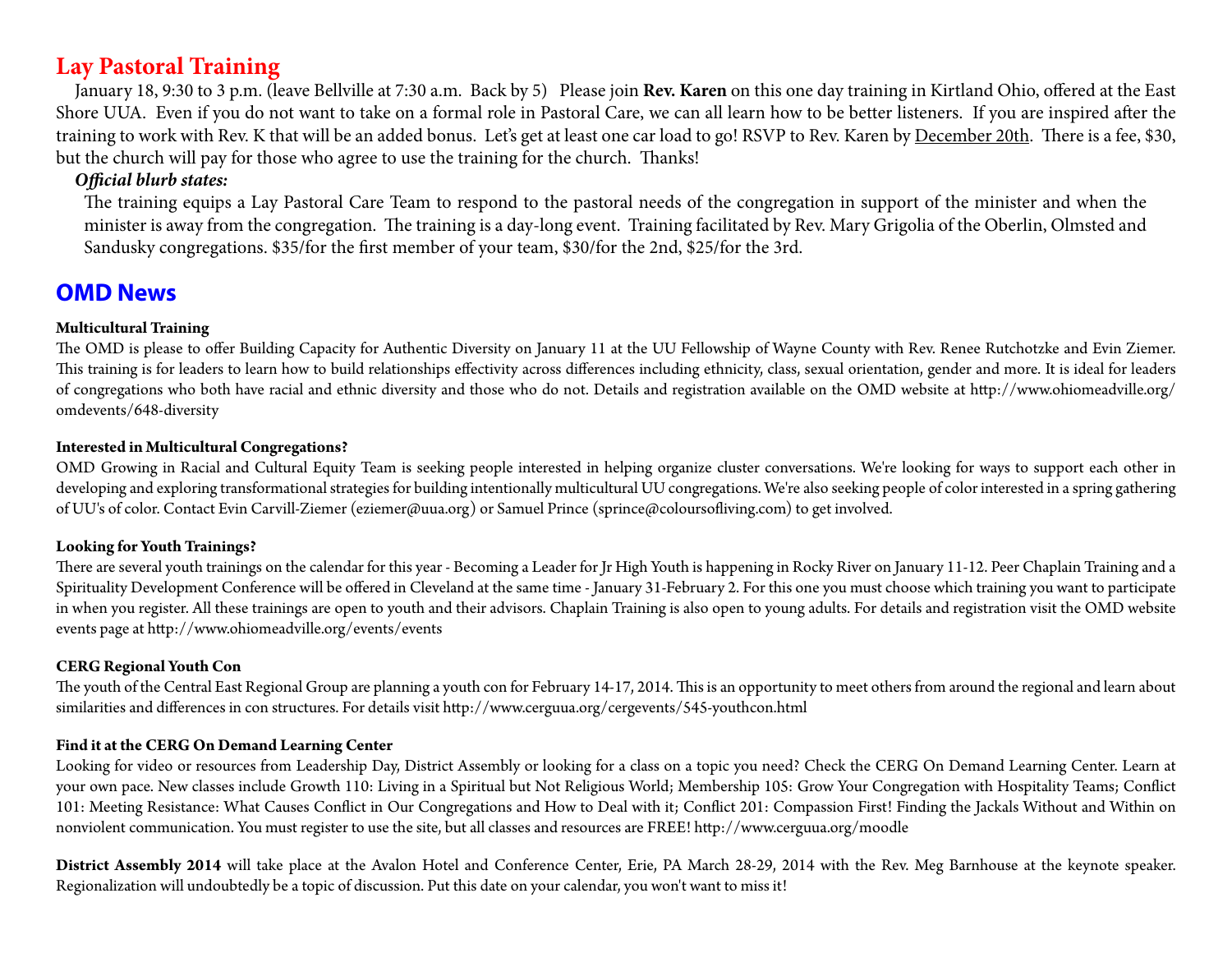#### **Santa Visits All Souls**



Not sure if Nula is buying whatever Santa is trying to tell her.



Just when Santa thinks he's made some progress with Alden, he says *"Not so fast!"*



Avery is waiting for some feedback to make sure he's on the good guy list.



Sylith is thinking hard about presents!



**Above**: Cole ponders his wish list. **Right**: CiCi tell Santa she wants a kitten for Christmas!



**Santa's favorite local elf: Bruce Kilgore (supplier of the gifts).**





Kaiden looks upward for some gift inspiration.



Even Santa gets a gift: a dinosaur velvet art kit. Who knew?